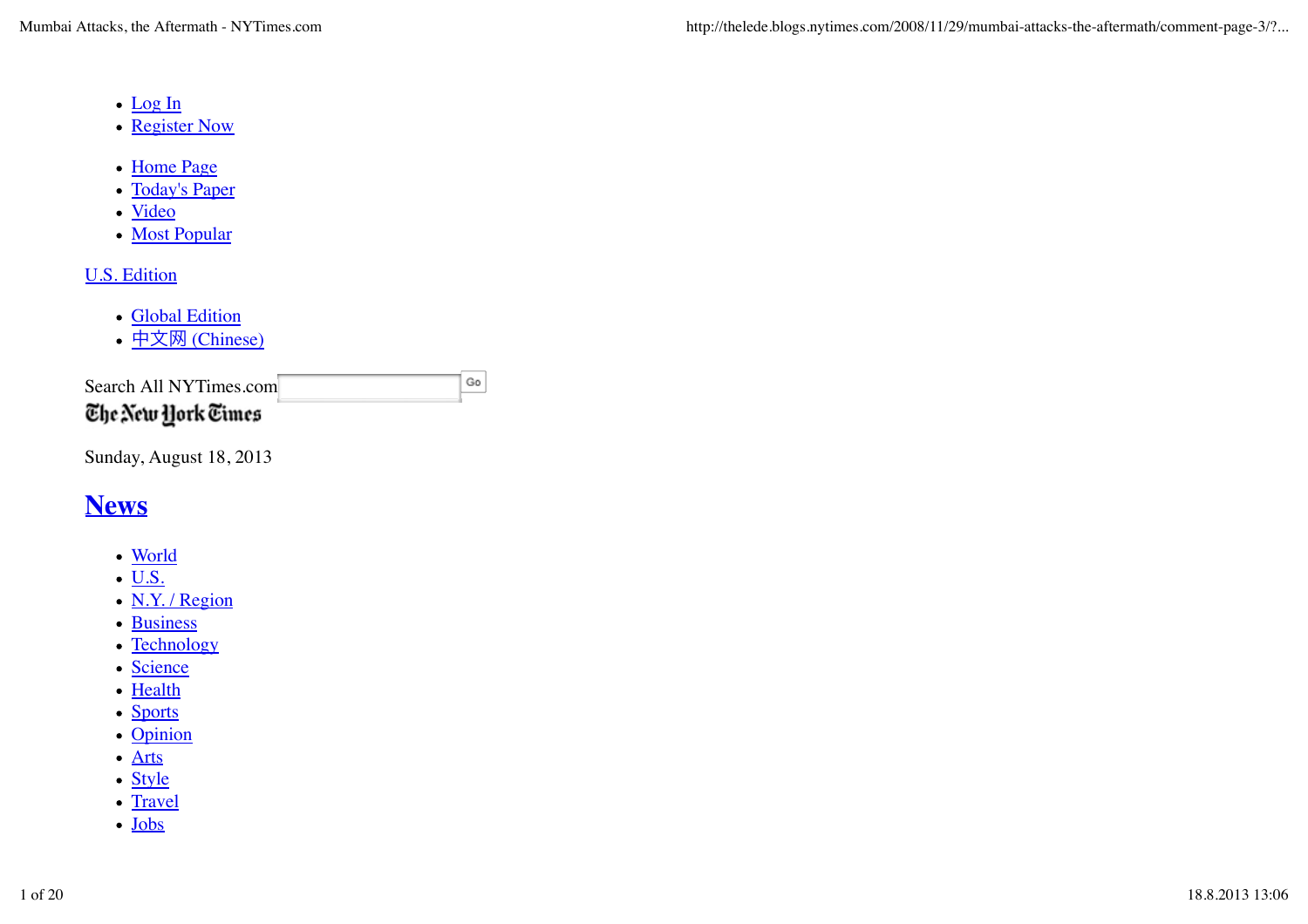- Real Estate
- Autos



## **The Lede**

**Blogging the News With Robert Mackey** 

November 29, 2008, 10:26 am

# **Mumbai Attacks, the Aftermath**

*By LIZ ROBBINS and KEITH BRADSHER*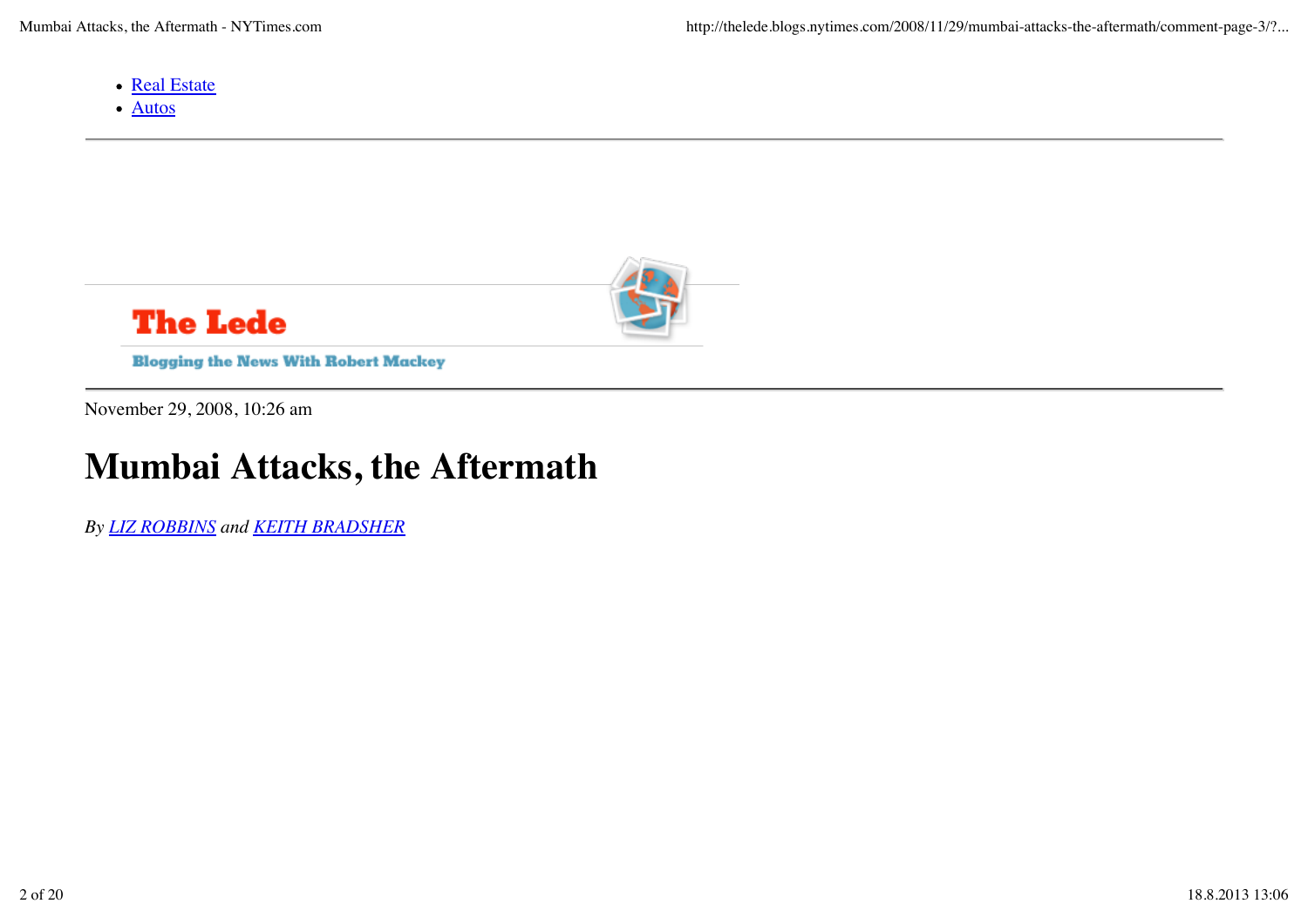

Security officials surveying a destroyed room inside the Taj Mahal Palace  $\&$ 

Tower hotel after the armed siege ended Saturday. (Julian Herbert/Getty Images)

**Questions Raised About Intelligence Operations | 3:51 p.m.** Questions are emerging from the Mumbai debris, stemming from "Who did this?" to "How did it happen?" to "Why?"

But as the city and the nation recovers from the deadly attacks, criticism of India's military in ending the siege seems to be giving way to questions about how its intelligence operations did not foresee the assault.

"Without detracting from the heroic efforts at the front line by the troops and police, this is a terrible indictment of the Indian intelligence apparatus," said Stephen G. Vickers, the president of International Risk Ltd., a Hong Kong-based security company that issued a report just six weeks ago warning that India should beware of an increased risk of terrorist attacks given other incidents in the region.

Once the security forces "realized what was happening, they responded with great courage, tenacity and commitment; this under very difficult and confusing circumstances," Mr. Vickers said, adding that the deaths of three top Indian counterterrorism officials at the start of this week's assault had made the task even more difficult for the military. "The loss of life, awful though it appears from the outside, could have been much worse."

India's commandos have been greeted like heroes in Mumbai, with crowds seeking to shake their hands after they vanquished each group of attackers,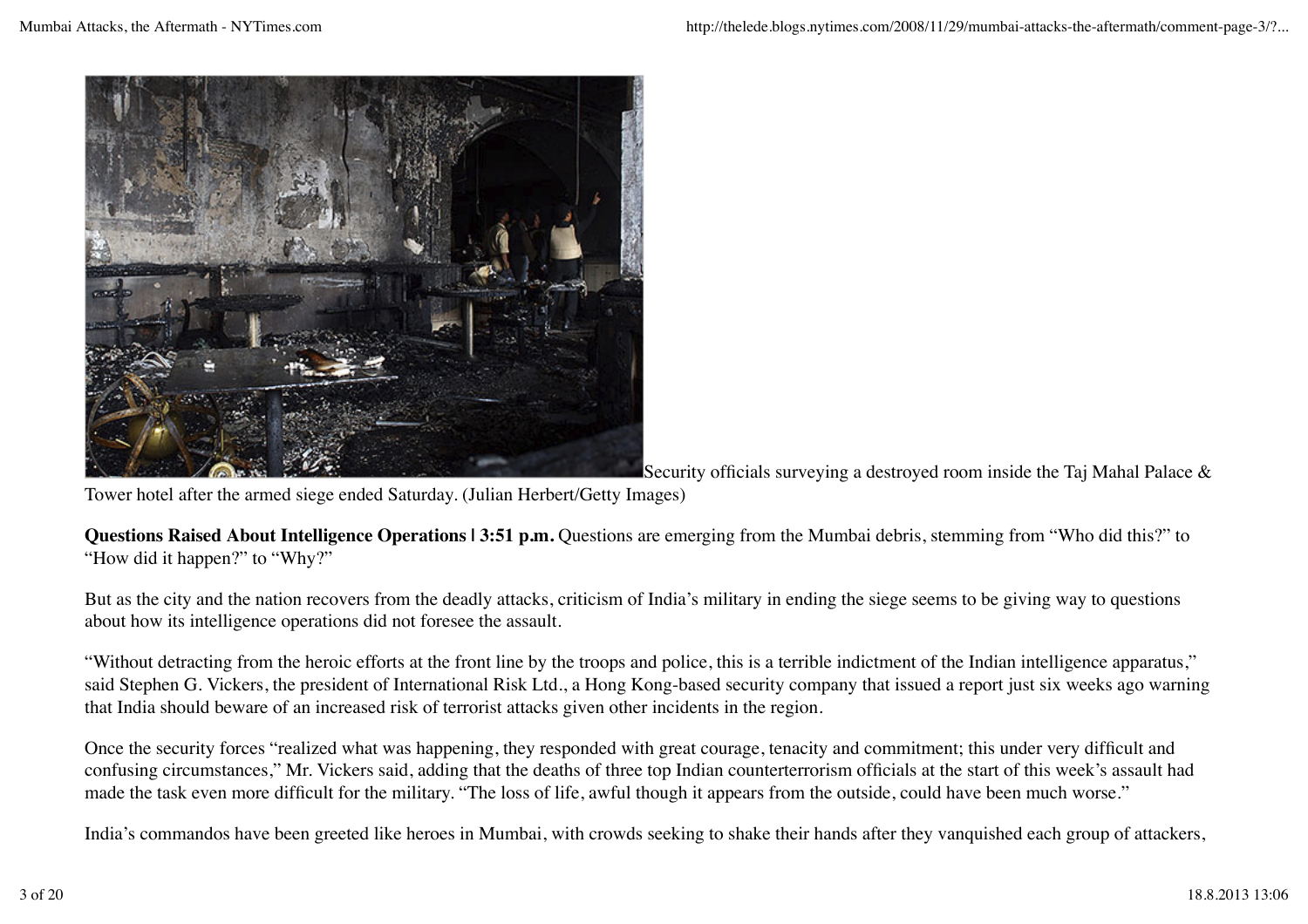no longer how long the gun battles took.

People on the streets have mostly been in mourning or focused on the apparent ability of the commandos to defeat the gunmen, but a few politicians have begun publicly questioning why Mumbai had no warning of an attack that apparently took months to prepare.

**President Bush Issues Brief Statement | 1:29 p.m.** President George W. Bush pledged full support to the government of India in a brief statement he gave on the White House lawn this afternoon, after his return from Camp David and the Thanksgiving holiday.

"The killers who struck this week are brutal and violent, but terror will not have the final word," President Bush said. "People of India are resilient. People of India are strong. They have built a vibrant, multiethnic democracy that can withstand this trial. Their financial capital of Mumbai will continue to be the center of commerce and prosperity."

Mr. Bush held a video-teleconference at 7:30 a.m. Saturday regarding the terror attacks in Mumbai with Secretary of State Condoleezza Rice, Ambassador David Mulford, Consul General Paul Folmsbee in Mumbai, and several others on the national security team.

"We reviewed the latest developments, and we are working to ensure that American citizens in India are safe," Mr. Bush said, adding that he kept President-Elect Obama informed.

Mr. Bush took no questions, concluding: "As the people of the world's largest democracy recover from these attacks, they can count on the world's oldest democracy to stand by their side."

**Searching for Survivors, Hearing Stories | 12:07 p.m.** The siege is over. Now comes the accounting and the recounting.

Security officers are combing the Taj Mahal hotel for survivors, bodies and clues at the scene of the last battle, which ended Saturday by mid-morning in Mumbai, according to the head of the elite National Security Guard, J. K. Dutt. Three terrorists, he said, had been killed inside. One commando leader said earlier that his team had come across a single room in the Taj containing a dozen corpses or more.

Israel's foreign ministry confirmed that eight Israelis had died in the attacks, seven of whom were inside the Nariman House, home to Mumbai's Chabad-Lubavitch movement.

Jeremy Kahn, a contributor for our sister newspaper, The International Herald Tribune, filed this dispatch of the scene in Mumbai after the end of the siege, with accounts of some witnesses of the attacks:

As word came that the siege at the Taj Mahal hotel was over today, many Mumbai natives came into the streets and walked down to the Gate of India, which is located adjacent to the Taj, to look at the damage. There was palpable feeling of relief among residents in the blocks immediately around the Taj. Many Indians asked to pose for photographs with Indian Army soldiers and gave high fives to police officers.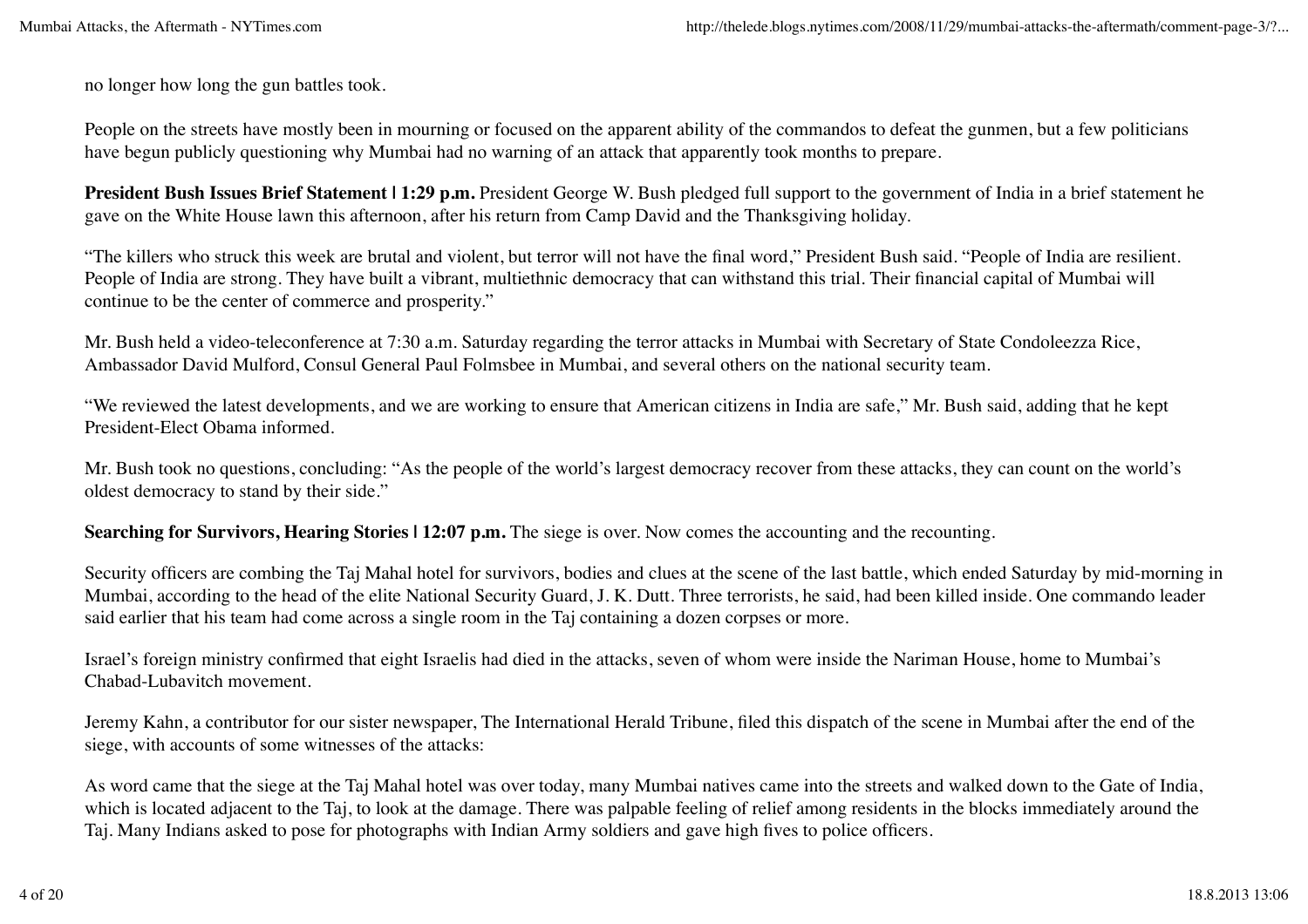In an interview recounting his experience, Nisar Suttar, who works as a part-time guide for tourists in the Colaba section of Mumbai, said that he was standing just outside Leopold's Cafe at 9:30 p.m. Wednesday, when two young men entered the cafe, one carrying a heavy bag. They approached the counter and seemed to order food, Mr. Suttar said. Then, five minutes later, they pulled out automatic rifles and began shooting at the diners before running out of the cafe.

Reaching a nearby corner, Mr. Suttar said, he saw the two gunmen open fire down the street. He said one of the gunmen seemed to be talking on a mobile phone even as he used his other hand to fire off rounds. The men then ran off down a side street and Mr. Suttar said he and three other bystanders went to help a bloodied man who was lying on the ground just outside Leopold's. They said they put the man in a taxi and asked the driver to take the injured man to a hospital. Mr. Suttar said unarmed police officers in the area ran off while the shooting was going on, but soon returned to try to help victims within Leopold's.

Two musicians who had been working at the Oberoi hotel said in interviews that they were allowed to return Saturday afternoon along with guests to pick up their luggage. Pramod Pandit, 45, said that he was a tabla player. His partner, Jamil Ali Khan, 54, played sitar. Mr. Pandit said that he and Mr. Khan had been playing background music on a small stage at the Khandahar restaurant on the second floor of the Oberoi hotel, when at approximately 9:40 p.m. Wednesday he heard gunfire from the lobby, one floor below. People in the restaurant began to panic.

Within two minutes, he said, one of the gunmen entered the restaurant and began shooting at the diners. He said he saw one man fall to the ground, covered in blood. He later learned that one of his managers at the Oberoi had been killed as well. He and Mr. Khan raced to an emergency exit along with many of the other diners and ran down the stairs, which eventually took them outside. He said he was not permitted back into the Kandahar restaurant to pick up his instrument; someone from the hotel staff brought it down to him. The staff member told him the restaurant was badly damaged and might not be able to open again for many months.

Stories are emerging worldwide of survival and courage, and how, in the case of a Chicago couple, text messaging helped keep them informed before their rescue.

Carole and Benjamin Mackoff were concluding a three-week trip with Tauck Tours, staying at the Taj Mahal Palace & Tower when shots rang out. They hid in their room, and their son, Jonathan Mackoff, a chiropractor in Chicago, gave United States consulate officials their cell phone number and room number. According to The Chicago Tribune, Jonathan kept text messaging his parents throughout the ordeal, until Indian commandos knocked on the door of his parents' room with a special password that they received on the phone.

Tauck Tours, according to a news release issued by the company, had a group of 26 guests and three Tauck tour directors concluding the November 10th departure of our "A Portrait Of India" tour at the Taj Mahal on the day the attacks began:

• Eight of those guests, accompanied by one tour director, had left the hotel for the airport prior to the attack. All are safe.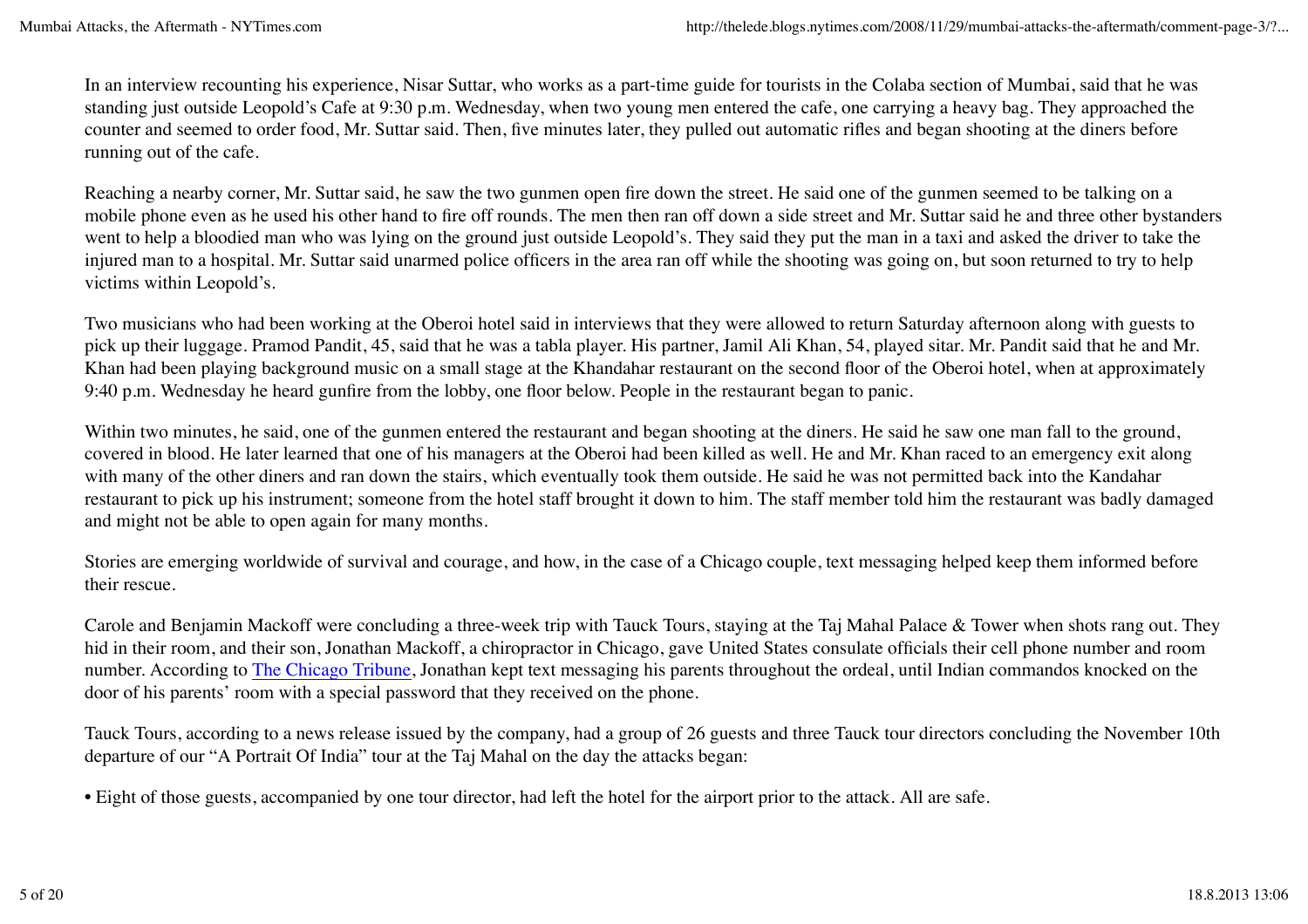- We deeply regret having to confirm that one Tauck guest, a 71-year-old resident of Sydney, Australia, lost his life in the attack.
- Our 17 remaining guests and the two remaining tour directors are all safe. All have left Mumbai and have either arrived home or are en route.

From the United Kingdom:

Lynne and Ken Shaw of Wales told the BBC of hiding under tables while the attackers stormed a restaurant across the hall from where they were eating in the Taj Mahal Palace Hotel. In the interview, Mrs. Shaw said that "little things that night — just timing — saved our lives."

Restaurant workers led them and others through a warren of hallways into a conference room, where the group hid for hours. They were being led out in groups of six when "all of a sudden gunfire broke out in the corridor and they had executed a six-year-old in front of his parent," Mrs. Shaw said. "My life was saved because as I was running I stumbled and I think that really saved me as I fell back into the room." The next morning men with guns burst into the room where they were hiding and ordered everyone out. "At that stage I thought this is the end," Mrs. Shaw said, but the men turned out to be Indian Army personnel.

Will Pike and Kelly Doyle, from Camden in North London, told The Guardian of knotting towels, bedsheets and curtains together to escape from their room in the Taj.

They had fled to their room after hearing gunfire and explosions, and sat for hours listening to gunshots come closer and closer. After they had armed themselves with knives and forks and making a plan to surprise any attacker, their room began to fill with smoke. Mr. Pike went first on the 60-foot climb down the makeshift rope.

"But clearly I never did my boy scout knot badge because my knots were rubbish," he said. The knots came undone and he fell, breaking three vertabrae, both arms and his pelvis. Shortly afterward, firefighters rescued Ms. Doyle with a hydraulic lift. Mr. Pike remains in a Mumbai hospital in intensive care.

- Facebook
- Twitter
- Google+
- E-mail
- Share
- Print

News, Chabad-Lubavitch, Mumbai, Taj Mahal hotel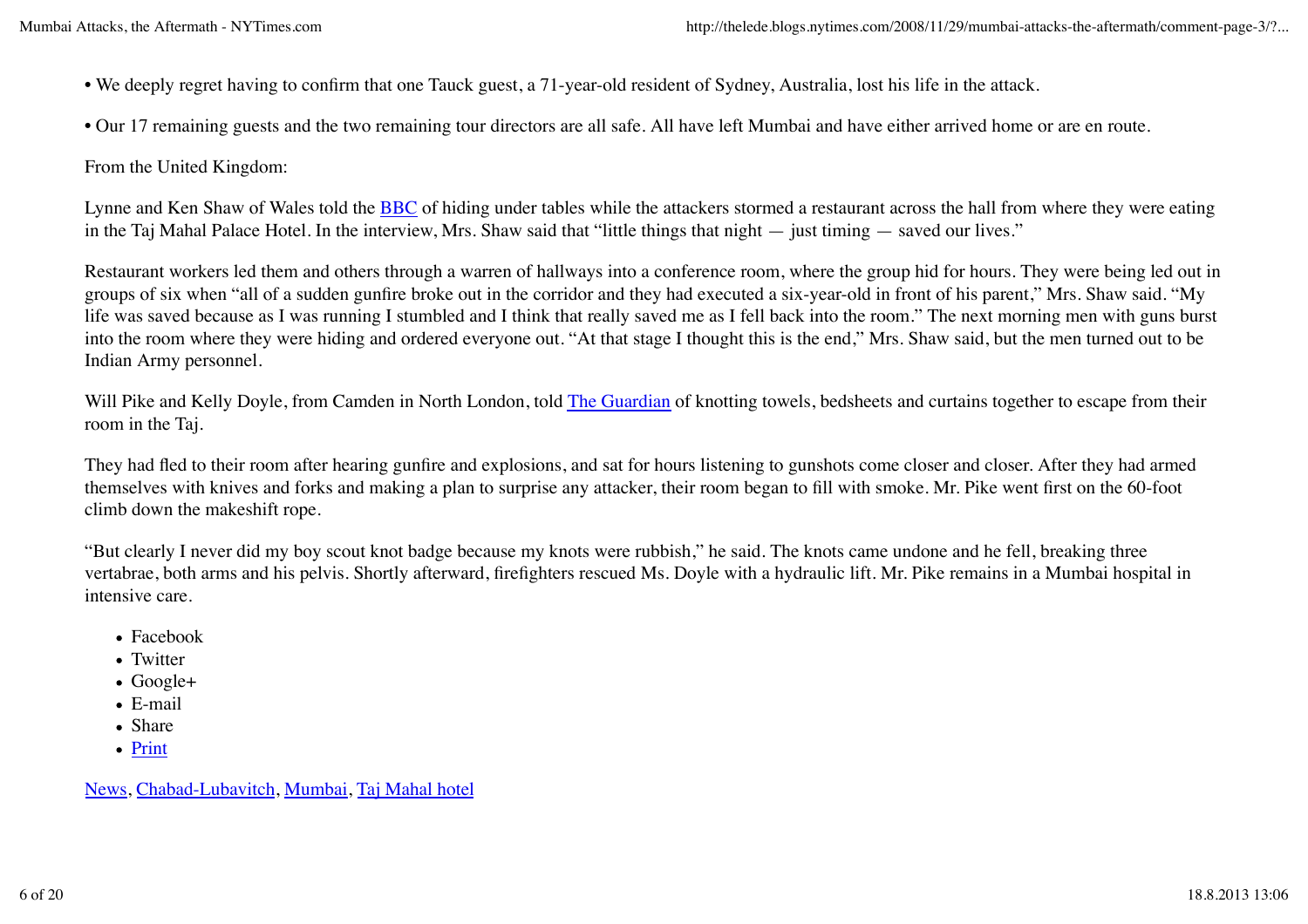#### **Related Posts**

#### **From The Lede**

- **Audio of Mumbai Attackers' Phone Calls**
- **Report: U.S. Planned to Buy Bombed Peshawar Hotel**
- **Indian Media Reacts to Pakistan's Mumbai News**
- **More on the Captured Gunman**
- **Mumbai Tries to Return to Normal**
- Previous Post Update on Nariman House Victims
- Next Post Timeline Emerges Amid Security Changes in India

#### **From 126 to 134 of 134 Comments**

#### « Previous  $1 \dots 456$

1. 126. November 30, 2008 10:44 pm Link

Well said Farooq.We Indians do not hate Pakistan as a country,we always feel Pakistan tho apana hai.But some extreme elements both in Pakistan , India and in western world want the situation to remain like this for their vested interests

- *Petrov*
- 2. 127. November 30, 2008 11:32 pm <u>Link</u>

May the good God bless all in india .I hope all that committead this acts of violence will be punished.I want to take a moment to thank the brave Indian soldiers trying to save innocent people lives in Mumbai.

Santosh Ancheril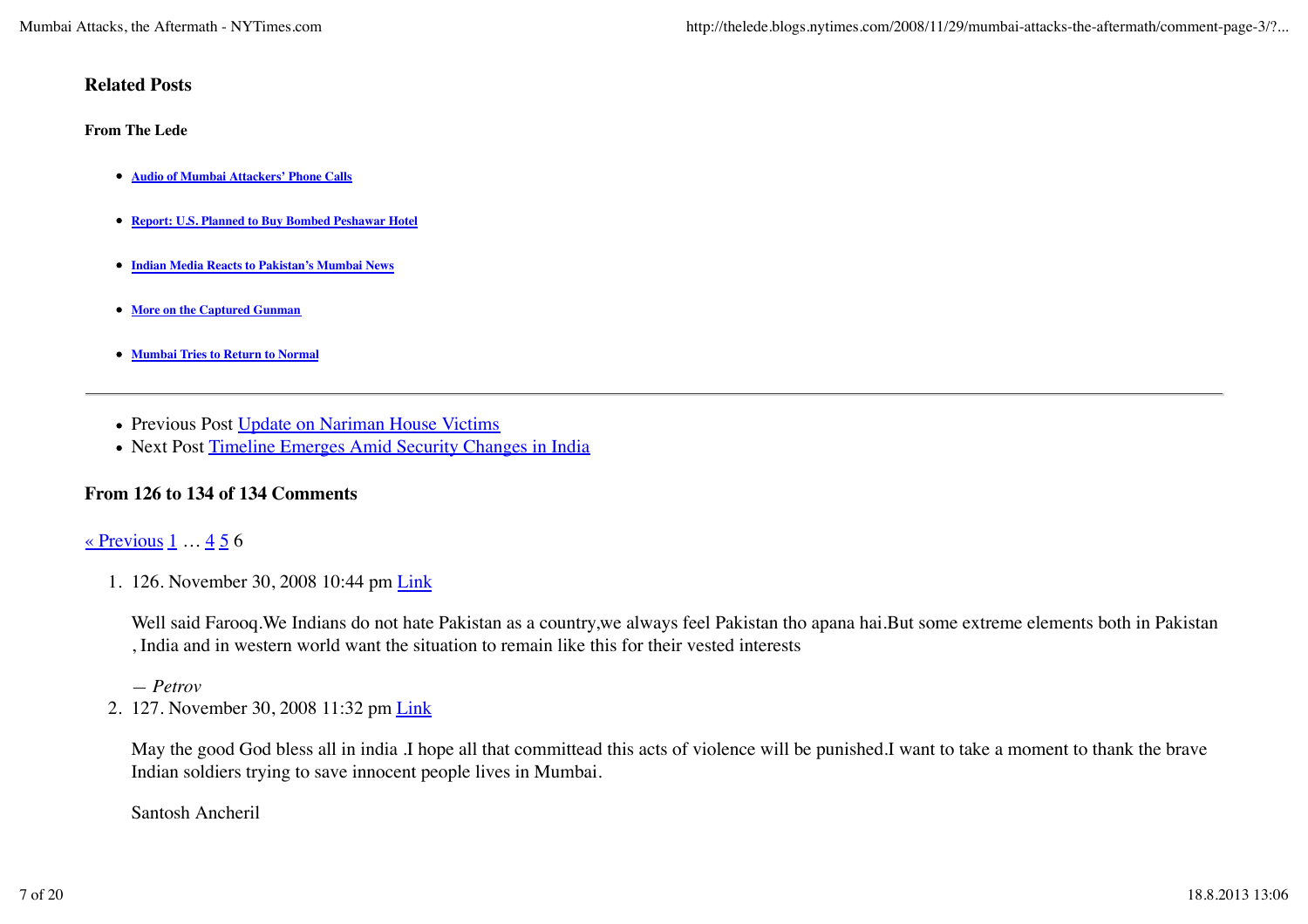*— santosh ancheril*

3. 128. December 1, 2008 6:24 am Link

>But as the city and the nation recovers from the deadly >attacks, criticism of India's military in ending the siege

Why is it that you feel compelled to provide the negative angle only, however minimal that negative angle might be? As far as my knowledge goes, there has been very little criticism of the Indian military operation (even the Israeli's are speaking in multiple voices in this regard).

You guys are opinion creators and I believe with that power comes a certain responsibility to be balanced and not one dimensional.

Best

Mukund

*— Mukund*

4. 129. December 1, 2008 6:46 am <u>Link</u>

Dear Keith,

Your story today on security at hotels mentions the strict screening procedures in place in Indonesia since attacks there, giving the impression that such is not the case in India. However, it is precisely in Mumbai — at the Grand Hyatt adjacent to the airport — where I have seen such measures in recent years. There is a high perimeter fence, and any car entering the grounds is searched with mirrors that can scan the underside. Anyone entering is subject to polite but thorough screening.

thank you for your great reporting.

Jeff

*— Skeptical in Shanghai* 5. 130. December 1, 2008 8:40 am Link

this is a bad thing

*— cj* 6. 131. December 1, 2008 11:38 am Link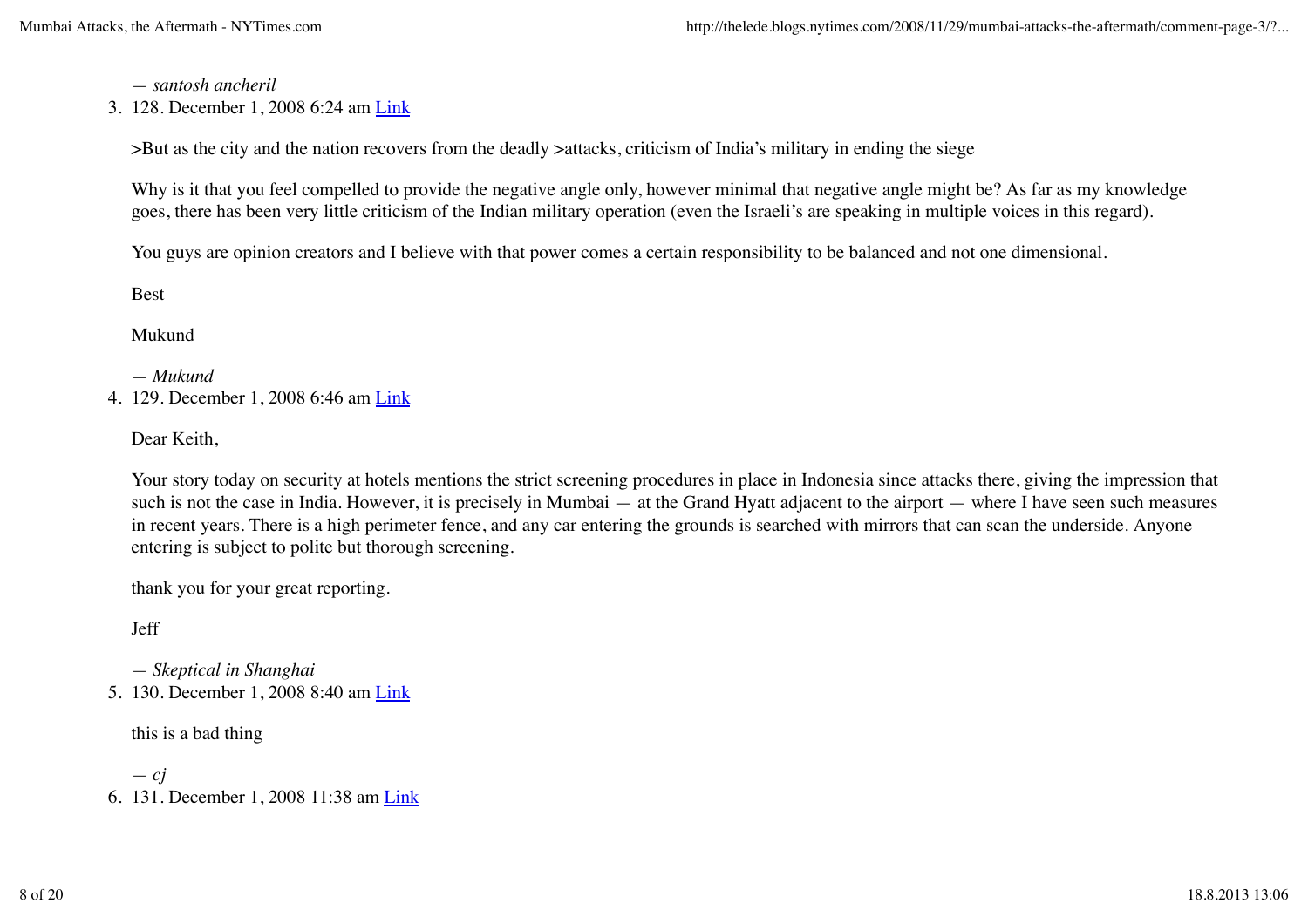The station is the one I travel regularly, both the hotels are the ones used by me for my clients and friends. My office is just opposite the Oberoi . I feel a great sense of anger as to how Mumbai is spoken of its resilience of how we move on after every attack.

PLEASE! We are fed up of seeing our fellow Mumbaikars Die, just don't know when its going to be me or my family member… This time we have to DO SOMETHING.

Lets for once get to the root of the problem. When is West going to realize that what is happening here is very soon coming their way and instead of helping that one nation its time to take some concrete action against them.

I was in tears of the last few days as I saw all of this unfolding……. My prayers are for the family who lost their loved ones.

Deeps

*— Deepali Pathak*

7. 132. December 1, 2008 5:44 pm <u>Link</u>

165,000,000 PAKISTANTIS DID NOT ATTACK INDIA (10 did).

The NY Times should have this as a banner headline. As people get upset about the relations between India and Pakistan over the Mumbai incident, they play into the hands of the fringe extremists.

The media's greedy desire to excite fear and attract eyeballs is a disgrace. Tell the whole story: a half truth is a lie. Why talk about the few that committed this crime and not mention the hundreds of millions that had nothing to do with it. This imbalance is a pernicious evil.

*— Mel*

8. 133. December 3, 2008 7:19 am <u>Link</u>

While it is heartening to see so much voices of support from people around the world, it is strange that some people want to connect it to the caste system in India. It is somewhat like saying that 9-11 was an unnecessary blow to the US because their society is already suffering from racism and school shootings.

Every society has its shortcomings and evils. And terrorism is terrorism. It is the same challenge world over, regardless of what the underlying societal dynamics are. It is time that saner elements of the world unite and focus and strengthen all the positive aspects of each others' cultures rather than pity the negatives and rubbing salt on wounds.

*— Sri*

9. 134. December 4, 2008 9:43 am Link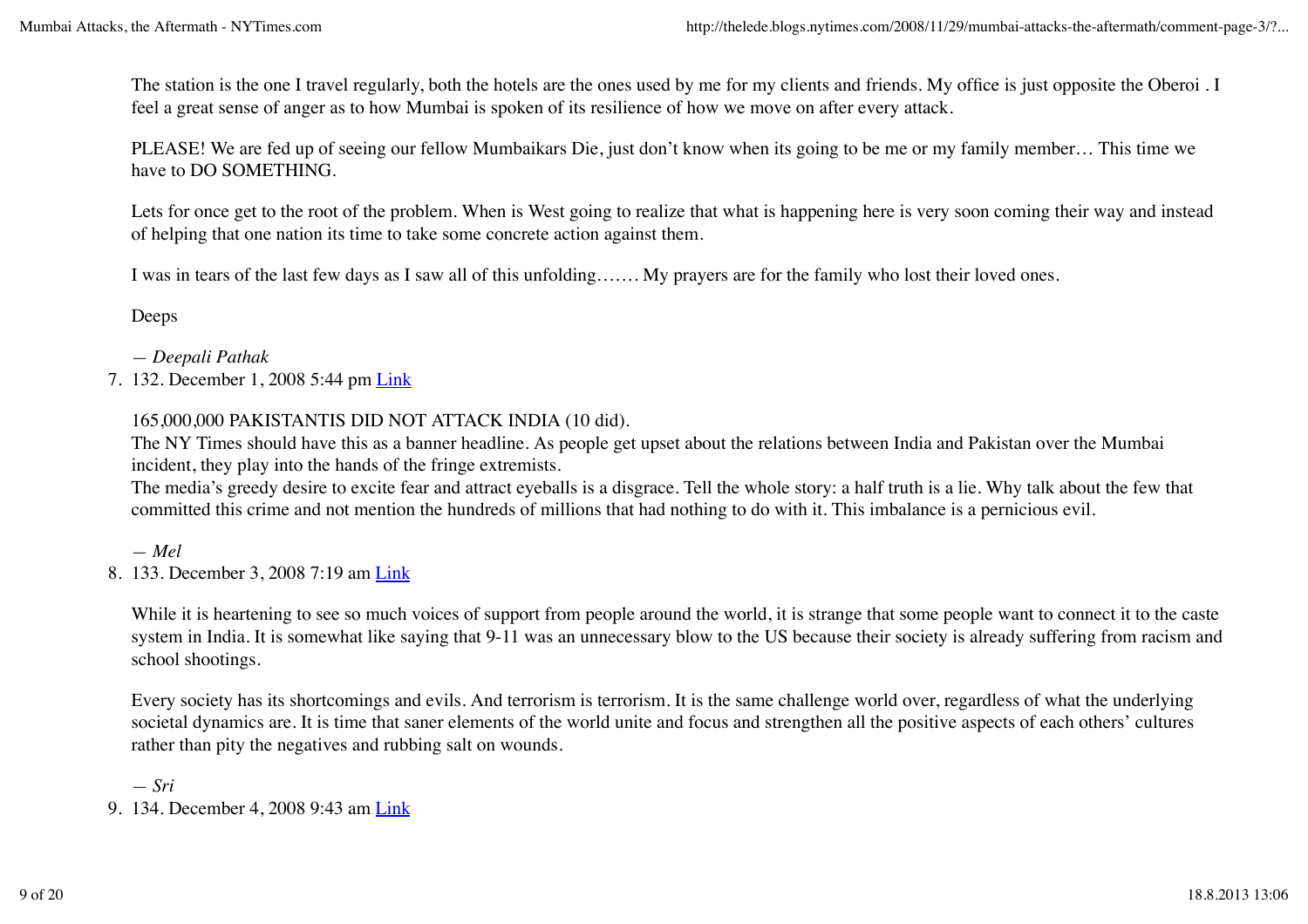Meher baba. i hope every one from the cafe is ok

*— Brendan Montague*

« Previous  $1 \dots 456$ 

Comments are no longer being accepted.

| Ads by Google                                                                           | what's this? |
|-----------------------------------------------------------------------------------------|--------------|
| <b>Diplomacy</b><br>Diplomacy Auf Lager und sofort verfügbar!<br>www.reBuy.de/Diplomacy |              |

#### **Search This Blog**



**Search** 

- Previous Post Update on Nariman House Victims
- Next Post Timeline Emerges Amid Security Changes in India
- **Follow This Blog**
- Twitter
- RSS

**Reports and Commentary on Twitter**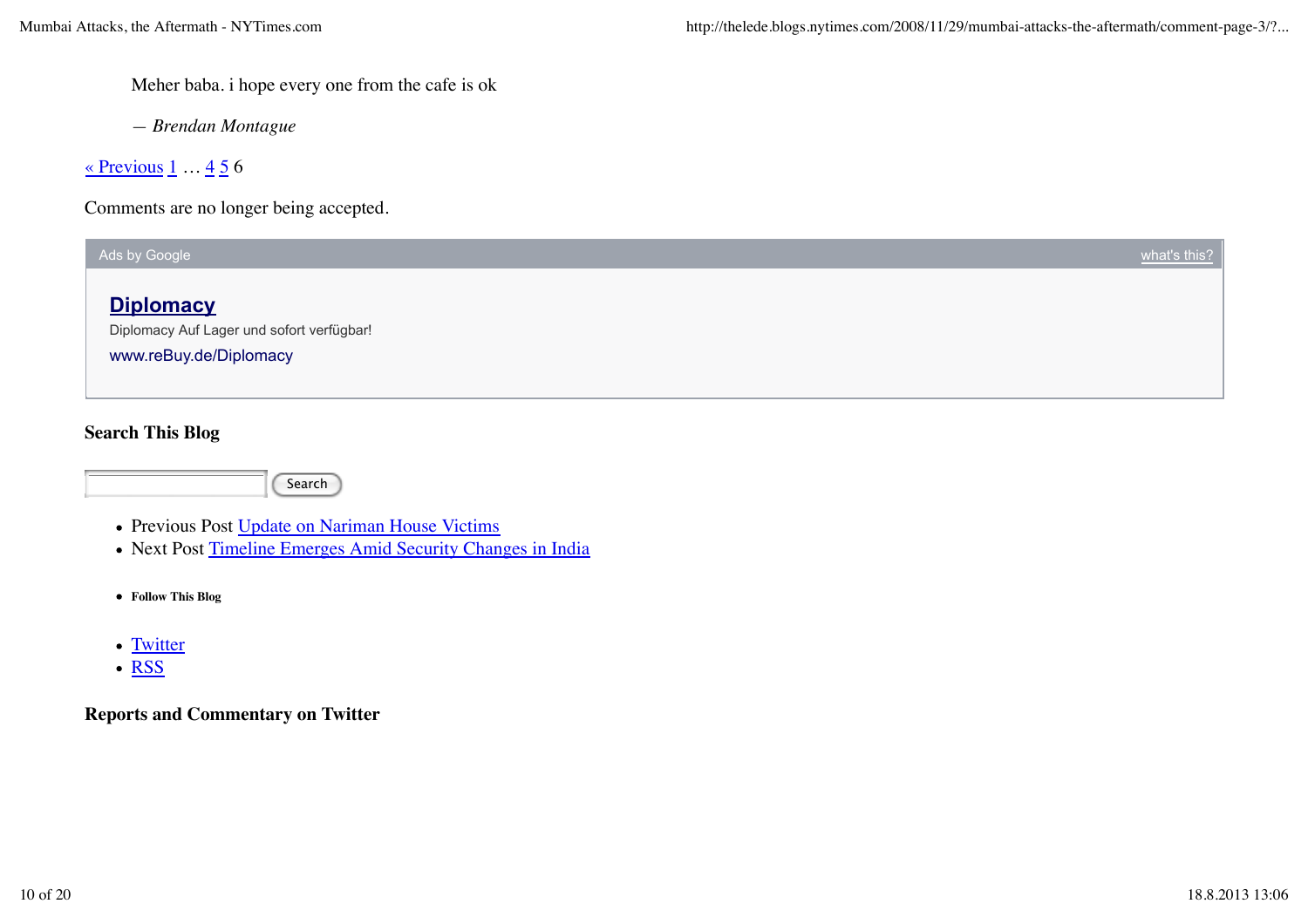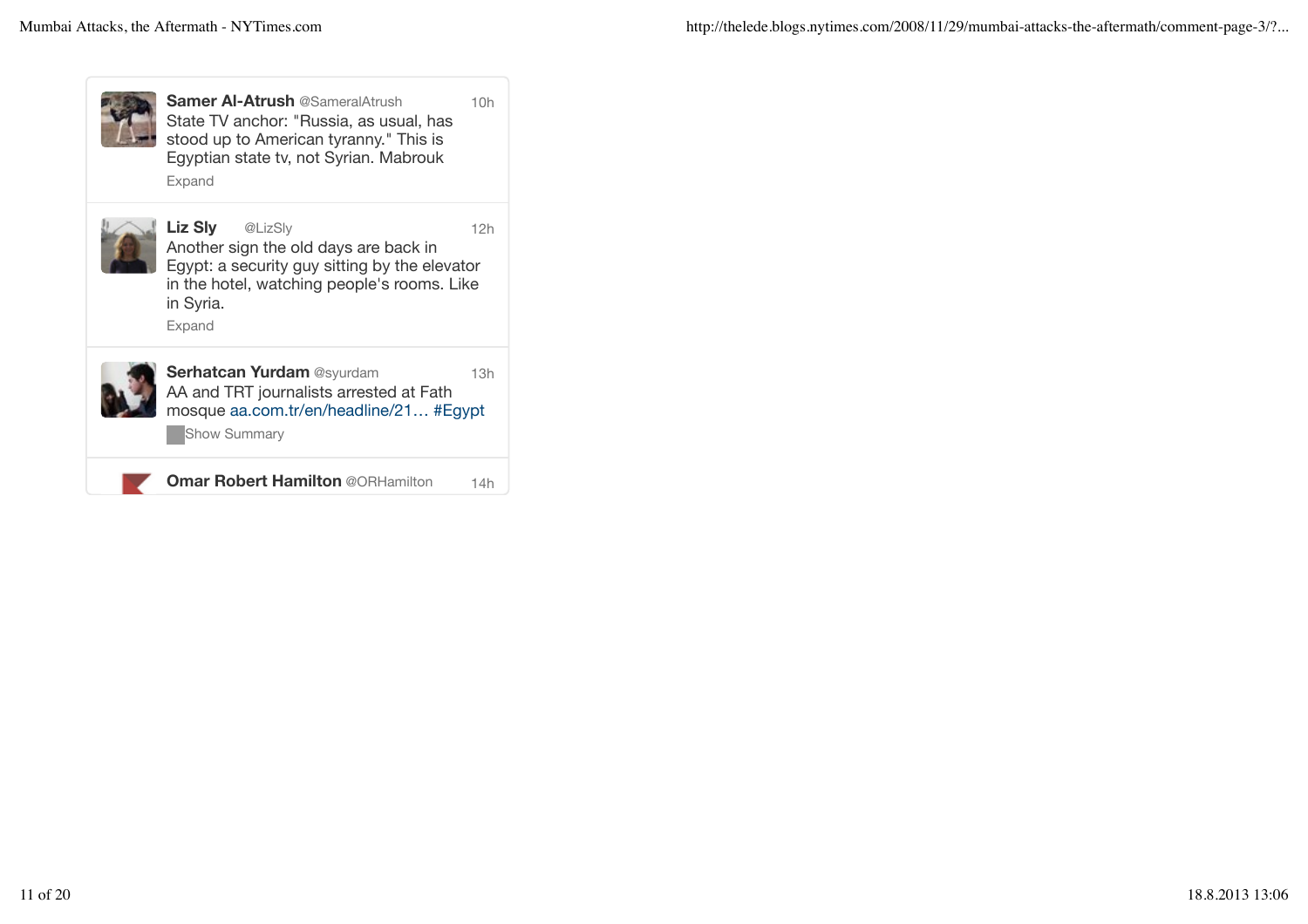#### **Recent Posts**

August 17 1

### **Latest Updates on Crackdown in Egypt**

The Lede is following events in Egypt on Saturday, where Islamist protesters have taken to the streets again to demonstrate against the military-backed government that killed hundreds this week.

August 16 5

#### **Witness Accounts of Sectarian Attacks Across Egypt**

Scores of churches have come under attack since the violent dispersal of two camps of supporters of the ousted Islamist president, Mohamed Morsi.